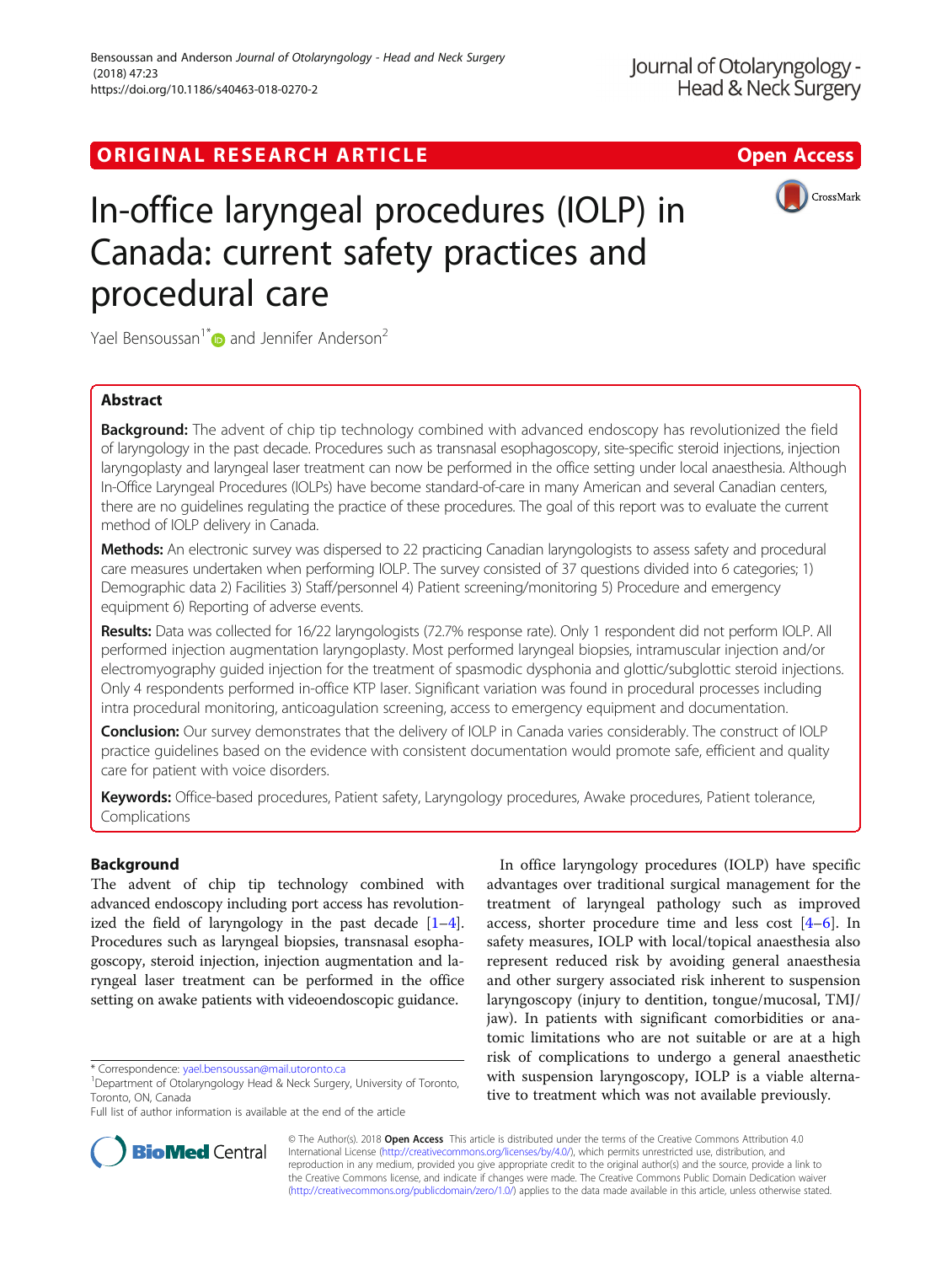Disease outcomes, safety, and tolerance of these procedures in awake patients have been explored in the literature [[4](#page-5-0)–[7\]](#page-5-0). Although IOLP have now become 'routine' practice in many American and several Canadian centers, to date, there are no guidelines regulating the practice of these procedures despite potential adverse events and complications.

The purpose of this study was to report the current practices in terms of safety measures and procedural processes for IOLP in the Canadian health system.

#### Methods

An electronic survey was dispersed to 22 practicing Canadian laryngologists trough an electronic survey platform to assess safety and procedural measures undertaken when performing IOLP. Canadian laryngologists were identified through the membership list of the Canadian Society of Otolaryngology – Head & Neck Surgery (CSOHNS) (self-reported laryngologists) and by contacting Otolaryngology departments of each Canadian university. The list was then reviewed by the senior academic laryngologist (J.A) at our institution and recent graduates were added to the list. Once the list was completed, laryngologists were contacted by email and/or phone and received a link to complete the anonymous survey through the electronic platform. Data was collected in a cross-sectional fashion between November 2016 and June 2017.

The survey consisted of 37 questions divided into 6 categories; 1) demographic data 2) facilities 3) staff/ personnel 4) patient screening/monitoring 5) procedure and emergency equipment 6) monitoring and reporting. After the demographic section, participants were asked if they performed IOLP. A negative answer ended the questionnaire, whereas a positive answer opened further questions. The full survey questions are available in the electronic version of this manuscript in Additional file [1](#page-4-0).

#### Results

The survey was completed by 16 of the 22 laryngologists (72.7% response rate) with an equal number or male and female laryngologists. The majority of the respondents were fellowship trained (87.5%). Complete demographics data is summarized in Table 1.

Fifteen out of 16 respondents (93.8%) reported performing IOLP. Only 1 respondent did not perform IOLP despite fellowship training due to concerns raised from their hospital administration about safety for these procedures. As such, the remaining questions of the survey were answered by 15 respondents.

Injection laryngoplasty was the most performed procedure (15/15), followed by laryngeal biopsies (11/15), botulinum toxin A injections for spasmodic dysphonia (11/15) and video endoscopic guided glottic/subglottic

| Variable             | Respondents $N = 16$ (%) |
|----------------------|--------------------------|
| Gender               |                          |
| Male                 | 8(50.0)                  |
| Female               | 8(50.0)                  |
| Province of practice |                          |
| Ontario              | 7(43.8)                  |
| Alberta              | 3(18.8)                  |
| Manitoba             | 2(12.5)                  |
| British Columbia     | 2(12.5)                  |
| Quebec               | 1(6.25)                  |
| Nova Scotia          | 1(6.25)                  |
| Years in practice    |                          |
| Less than 5 years    | 5(31.3)                  |
| 5 to 10 years        | 4(25.0)                  |
| 10 to 20 years       | 3(18.8)                  |
| More than 20 years   | 4(25.0)                  |
| Fellowship training  |                          |
| Yes                  | 14 (87.5)                |
| No                   | 2(12.5)                  |

steroid injection (10/15). Four respondents reported performing in office KTP laser in their clinic which were all hospital-based. Other procedures included transnasal esophagoscopy, esophageal dilation, and bronchoscopy as summarized in Fig. [1](#page-2-0).

#### Facilities

All respondents reported performing IOLP in a clinic within a hospital. One third (33.3%) of laryngologists also perform the procedures out-of hospital in a private clinic or office outside the main hospital facility, between 2 to 4 km away from their base hospital.

#### Staff/personnel

Fifty three percent (8/15) respondents indicated that their assistant/nursing staff had received some form of IOLP related training. Human resources available for assistance to perform IOLP was variable and included registered nurses, otolaryngology trainees, speech language pathologist and physician assistants. On the other hand, 80.0% of respondents indicated their staff/assistants have training for emergency situations such as CPR (cardiopulmonary resuscitation) or ACLS (advanced cardiovascular life support) training.

#### Patient screening and monitoring

Participants were asked to describe if there was exclusion criteria used to screen patients before IOLP (Table [2](#page-2-0).).

|                | <b>Table 1</b> Demographic data of participating Canadian |  |  |
|----------------|-----------------------------------------------------------|--|--|
| Laryngologists |                                                           |  |  |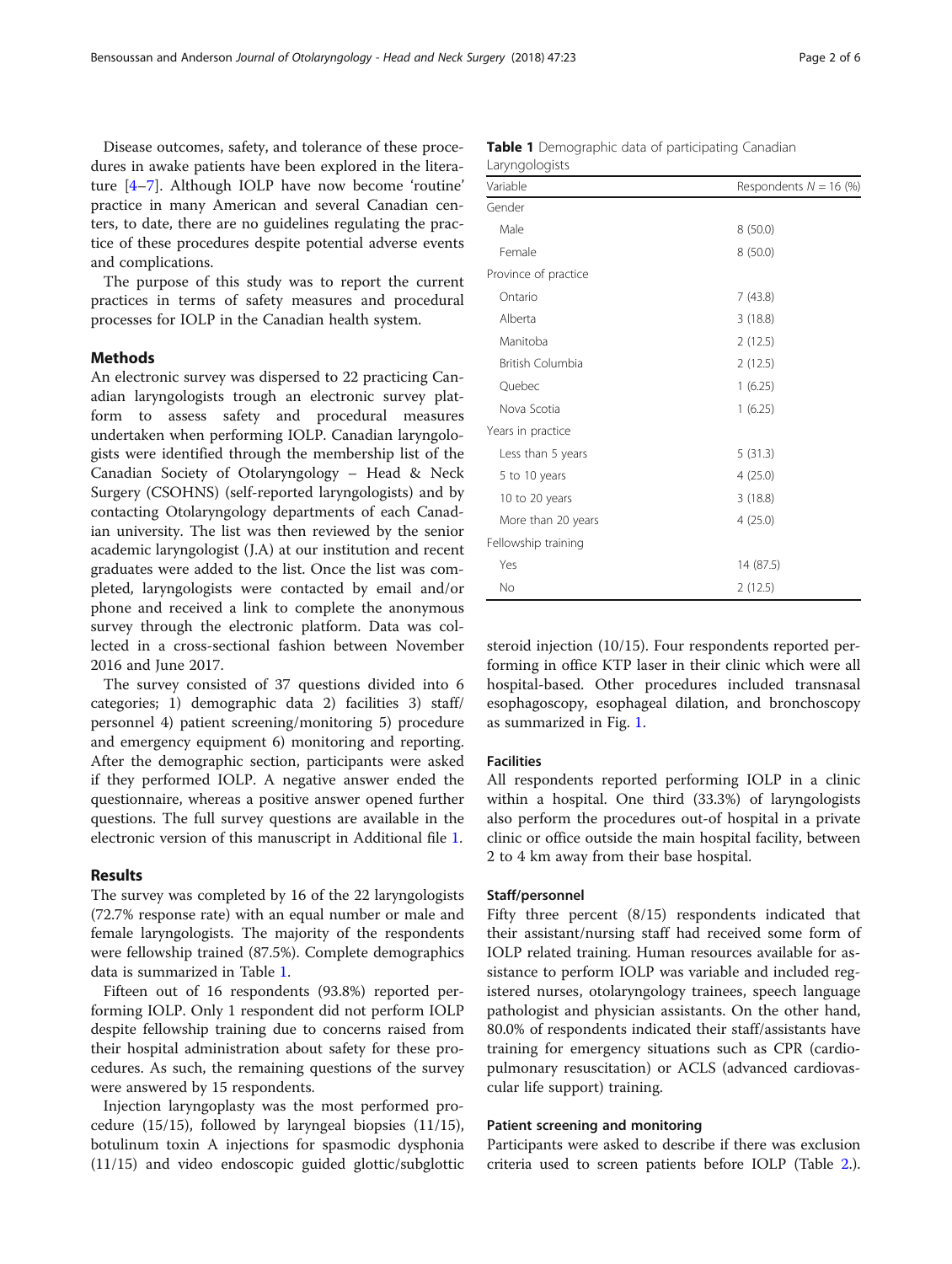<span id="page-2-0"></span>

Three laryngologists (20.0%) indicated there had no exclusion criteria for these types of procedures.

The survey results demonstrated considerable variability in whether or not patients were instructed to discontinue anticoagulation medication by their laryngologist prior to undergoing IOLP (Table 3). More than 20% of respondents reported performing IOLP for patients on therapeutic levels of warfarin. However, none of these laryngologists were performing laser treatment.

Sixty per cent (9/15) of laryngologists use pre-medication such as an anxiolytic (i.e. lorazepam) for some patients whereas 40.0% indicated that premedication or sedation was never used.

The majority of the laryngologists (86.7%) did not require patients to be NPO before their procedure.

Only 35.7% of laryngologists reported systematically measuring and documenting vital signs as part of their procedure protocol. In terms of patient monitoring, only 1 laryngologist reported taking post-procedure vital signs.

Table 2 Exclusion criteria reported

| Exclusion criteria                         | Number of times reported ( $n = 15$ ) |  |
|--------------------------------------------|---------------------------------------|--|
| Intolerance to office scope/ severe<br>gag | 6                                     |  |
| Significant anxiety                        | 4                                     |  |
| Poor Anatomy/obesity                       | 4                                     |  |
| Poor lung function/02 requirement          | $\mathcal{L}$                         |  |
| Lesion too bulky for KTP                   | $\mathcal{P}$                         |  |
| Neuromuscular disease                      |                                       |  |
| Uncontrolled hypertension                  |                                       |  |
| Allergy to lidocaïne                       |                                       |  |
| Unable to understand English               |                                       |  |
| None                                       | 3                                     |  |

Most centres monitored patients post IOLP for 15– 30 min (73.3%), and in some cases, less than 15 min (20.0%) and rarely over 30 min (6.7%).

Most laryngologists always ask patients to be accompanied after a procedure (66.7%). Two of the three laryngologists who reported not requiring that patients be accompanied perform full range of procedures described previously including KTP laser procedures (Table [4](#page-3-0)).

#### Procedure and emergency equipment

The majority of laryngologists surveyed use chip tip video endoscopy (93.3%), and 40% also use fiberoptic scopes to perform IOLP. A variety of local anaesthesia techniques were reported. For nasal anaesthesia, half of the respondents use packing whereas the remaining use spray technique. The agents used include lidocaine, or a mix of lidocaine and xylometazoline. For laryngeal anaesthesia, transcutaneous/transtracheal injection of lidocaine and topical lidocaine delivered via a port catheter in the endoscopy were the most commonly used techniques (60.0% and 53.3%). Other methods less often utilized were the use of nebulizer/mist inhaled lidocaine,

|  |  | Table 3 Antiplatelet/anticoagulation management |  |
|--|--|-------------------------------------------------|--|
|--|--|-------------------------------------------------|--|

|                                 | Would Continue<br>$N = 15(%)$ | Would Stop <sup>a</sup><br>$N = 15(%)$ | Would perform IOLP<br>if patient cannot<br>stop |
|---------------------------------|-------------------------------|----------------------------------------|-------------------------------------------------|
| ASA 81 mg                       | 11 (73.3)                     | 4(26.7)                                | 15 (100.0)                                      |
| <b>NSAIDs</b>                   | 12 (80.0)                     | 3(20.0)                                | 13 (86.7)                                       |
| Clopidogrel                     | 5(33.2)                       | 10 (66.7)                              | 7(46.7)                                         |
| New agents<br>(i.e. dabigatran) | 8(53.5)                       | 7(46.7)                                | 5(33.3)                                         |
| Warfarin                        | $3(20.0)^b$                   | 12 (80.0) $C$                          | 4 $(26.7)^d$                                    |

<sup>a</sup> Stop from 3 to 7 days prior to procedure

<sup>b</sup> 1 respondent specified if INR less than 3.5

<sup>c</sup> With or without bridging

 $d$  1; only for injection laryngosplasty, 1; only if INR over 2.5 (hold or modify)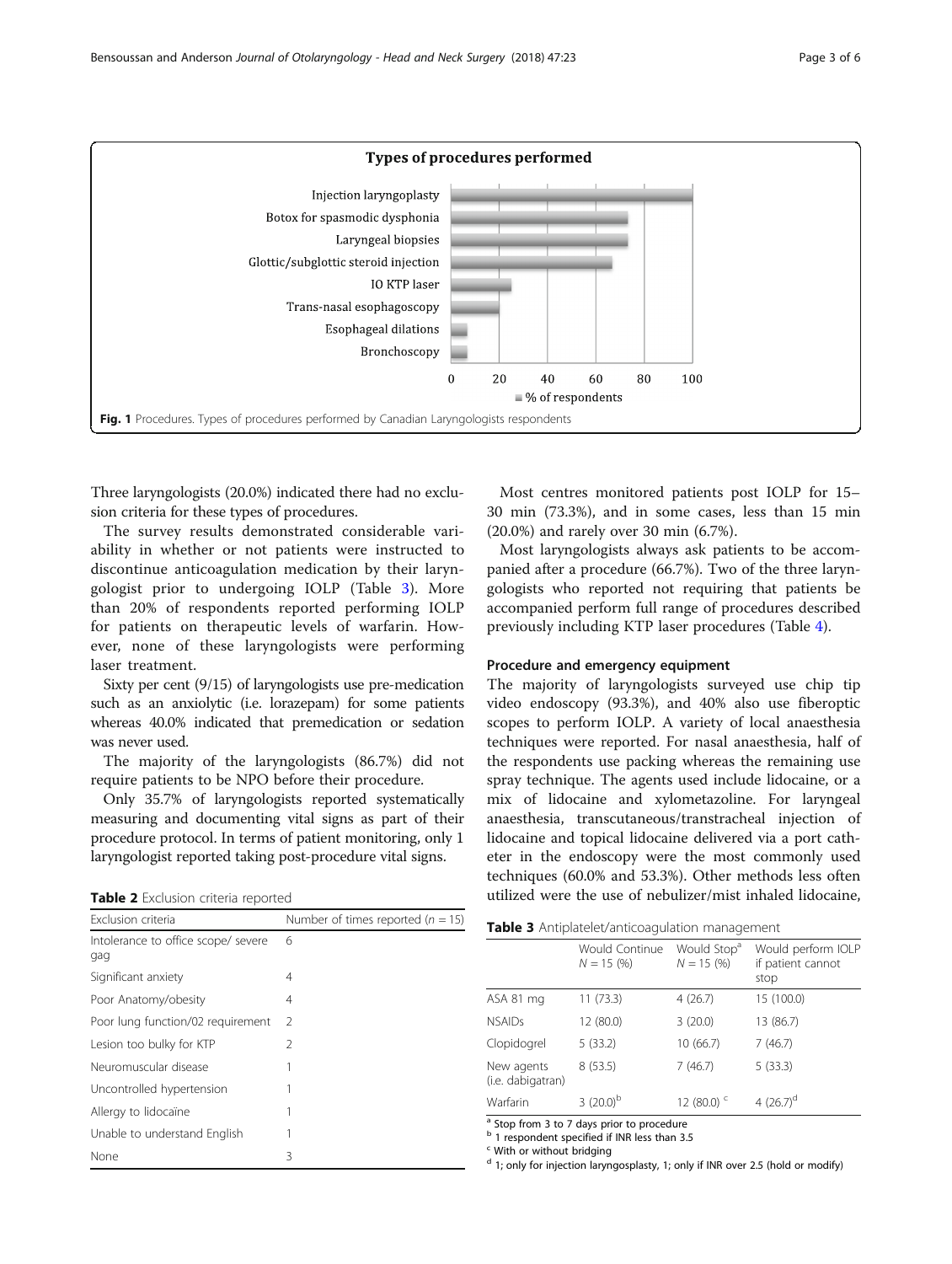| Procedural care                                         | Respondents $n = 15$ (%) |
|---------------------------------------------------------|--------------------------|
| Do you use sedation/pre-medication?                     |                          |
| Yes, for anxious patients                               | 9(60.0)                  |
| No, Never                                               | 6(40.0)                  |
| Do you ask your patient to be NPO before the procedure? |                          |
| Yes                                                     | 2(13.3)                  |
| <b>No</b>                                               | 13 (86.7)                |
| How long are patients monitored post-procedure?         |                          |
| Less than 15 min                                        | 3 (20.0)                 |

15–30 min 11 (73.3) More than 30 min  $1(6.7)$ Do you ask patients to be accompanied post procedure? Yes 10 (66.7) No 3 (20.0) Depending on procedure 1 (6.7) Only if pre-medicated 1 (6.7)

<span id="page-3-0"></span>Table 4 Procedural care questions

endotracheal lidocaine spray, laryngojet and superior laryngeal nerve block.

In terms of emergency equipment, 80.0% of respondents have access to a crash cart and defibrillator, 73.3% have access to material to treat an allergic reaction, and 66.7% have access to material to treat a laryngospasm in the case of severe complication (Fig. 2). Out of the 3 respondents who said not having a crash cart in their facility, 1 reported he had access to one 500 m away from the clinic facility.

#### Monitoring and reporting of adverse events

In an open-ended question about adverse events and complications encountered by laryngologists, only minor complications were reported such as patient anxiety, intolerance, intractable gag, coughing, vomiting, vasovagal episodes, discomfort and pain. One laryngologist



reported a minor laryngospasm adverse event, spontaneously resolving after termination of the procedure and patient monitoring.

Eleven out of 15 physicians (73.3%) document of the dosage of topical and/or injected local anaesthesia used during the procedure. All surveyed laryngologists dictate and/or write procedure notes in the medical chart. In addition, two respondents also have a nursing note added to the chart. One laryngologist keeps a separate binder for injectables where dosages and materials are documented. One respondent used a standardized laser flow sheet and safety checklist for all laser procedures.

In terms of reporting of adverse events, all respondents indicated that the patients' electronic or paper medical record was used for documentation. One respondent also uses a separate adverse event hospital log for standardized reporting.

#### **Discussion**

The purpose of this national survey was to describe the procedural practices used to conduct IOLP in Canada. This initiative was motivated by the fact that there are presently no guidelines on procedure and safety measures for IOLP.

Operating room procedures are regulated by detailed protocols including surgical timeout and debriefing, instruments counts, nursing and anaesthesia monitoring, and laser safety protocol as well as standardized documentation  $[8-11]$  $[8-11]$  $[8-11]$  $[8-11]$ . Although patients are not undergoing general anaesthesia, in-office laryngology procedures have potential significant risks.

Any use of sedation or local anaesthesia poses a potential risk of allergic reaction or toxicity [\[12\]](#page-5-0). Moreover, the specific risks of airway manipulation of the awake, nonintubated patients are particularly of concern in our specialty. Although largely minor complications such as vasovagal episodes, minor airway bleeding, discomfort, pain, patient intolerance are reported in the literature, some authors have encountered laryngospasm, airway bleeding, and lidocaine toxicity during these procedures [\[2](#page-5-0), [3,](#page-5-0) [6,](#page-5-0) [7](#page-5-0), [13](#page-5-0)]. More recent reports from several authors describe non-negligible hemodynamic effects during IOLP including severe tachycardia and hypertension [\[14](#page-5-0)–[16](#page-5-0)].

Our survey results suggest that although most laryngology practices are equipped in case of adverse events, a significant percentage of respondents (20.0–33.3%) reported no access to medical resources in order to treat laryngospasm or allergic reactions. In case of an emergency situation when in a hospital setting, any serious adverse event can be supported through usual emergency procedure I.E. code blue. However, immediately accessible emergency resources such suction (bleeding, secretions), arrest cart (standardized medical treatment) and defibrillator are reasonable for patient safety.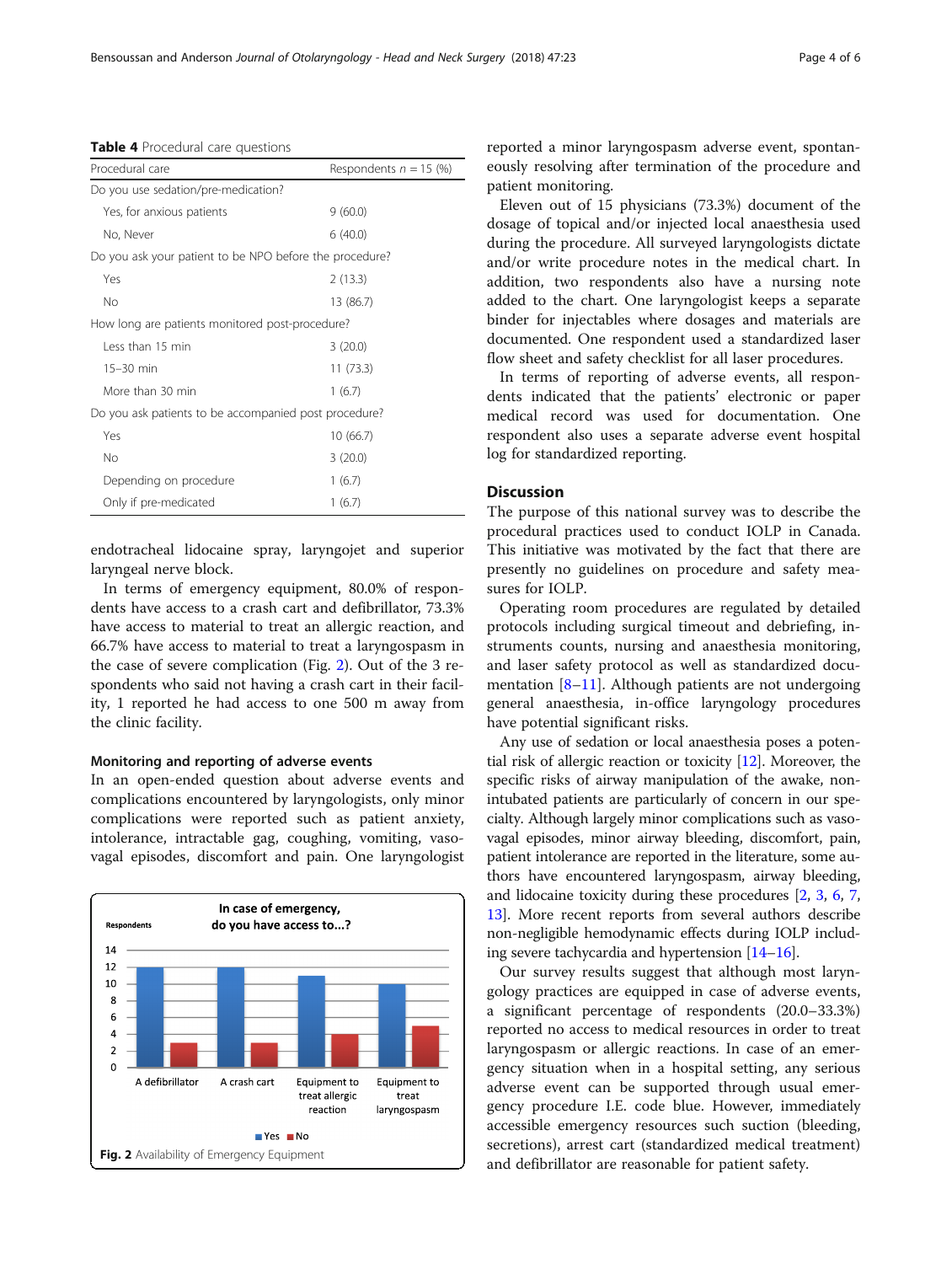<span id="page-4-0"></span>In an office setting outside the hospital, access to these resources may be limited or unavailable. One third of the responding laryngologists reported practicing in such a setting.

When looking at the literature from other specialties performing office- based procedure, several associations of surgeons have published guidelines to regulate these practices and ensure patient safety. The American Academy of Dermatology recently published explicit guidelines for the use of local anaesthesia in office-based dermatological surgery (2016) [[17](#page-5-0)]. These guidelines detail evidence on types of agents, methods of delivery, and potential complication. Among other recommendations, they suggest calculation and documentation of local anaesthetic use for each patient to prevent adverse toxicity events. The Society of American Gastrointestinal Endoscopic Surgeons (SAGES) has also issued guidelines regulating endoscopy practices [[18\]](#page-5-0). The published document includes recommendations in terms of facilities and physical environment, training of staff, patient selection and NPO status, patient monitoring, equipment, medication requirements and documentation.

Although there are no published guidelines in laryngology, several authors have recommended some measures to promote patient safety. Madden et al. suggested a cardiovascular pre-screening tool to prevent avoidable complications for high risk patients [[19](#page-5-0)]. The protocol consists of measuring vital signs at the pre-operative appointment to screen patients and refer to the appropriate physician before exposing patients to avoidable risks. Yung et al. also suggested the monitoring of vitals during these procedures after reporting significant changes in BP and HR [[14](#page-5-0)]. The results of the present survey suggests that less than 40% of Canadian laryngologists measure vital signs prior to or after IOLP. There is no current data that describes American laryngologists practices in terms of vital signs monitoring during these procedures.

The analysis of the survey responses also demonstrates that similar to other surgical specialties, office based procedures are increasingly being performed in laryngology in Canada. Brown et al., from Halifax, had already described the trend in 2012 by reporting the results of a survey detailing the composition of practice and technology used by Canadian laryngologists [[20\]](#page-5-0). At that time, the authors identified 11 laryngologists in Canada. According to our data, the self-reported laryngologists in practice have doubled in the last 5 years ( $n = 22$ ) with one third of out respondents in practice less than 5 years. The variety and complexity of procedures performed on awake patient have also increased with now at least 4 laryngologists performing in-office KTP laser in Canada.

There may be some influence on delivery of novel procedures due to resource restrictions and physician remuneration based on provincial fee schedules. For example, in eastern Canada and a few academic centres in Ontario, physicians are on a full salary and are not limited by the lack of a specific procedure code in offering these novel treatment options. However, in western Canada (British Columbia and Alberta) there is no specific fee code for in office laser treatment. Laryngeal augmentation and botox injection however have has a code in the schedule in most provinces. In Ontario and Quebec, a specific business case was submitted to the provincial health organization which approved in office laser laryngeal procedures. It is important to take into consideration safety requirements may vary between institutions as well. The survey did not have specific questions regarding differences in institutional restrictions or provincial remuneration.

Another limitation of this study is the relative risks of the various types of IOLP. For example. A 30 min endoscopic laser treatment for extensive RRP likely does not have the same degree of risk as a unilateral injection for spasmodic dysphonia (usually less than 5 min) which may therefore influence exclusion criteria or the need for cessation of anticoagulants prior to procedures. However, all the IOLP listed in our survey require manipulation of the upper airway in an awake patient and safety measure such as access to emergency equipment, training of assistants, and standardized reporting of adverse events are recommended.

#### Conclusion

IOLPs are increasingly practiced in the laryngology field in the Canada. Our survey demonstrates that practices in terms of safety and procedural care remain variable. Practice enhancement strategies should focus on providing more structured guidelines to regulate IOLP and promote patient safety.

#### Additional file

[Additional file 1:](https://doi.org/10.1186/s40463-018-0270-2) Current safety practices for In-Office laryngology procedures: A Canadian Survey. (DOCX 23 kb)

#### Acknowledgements

We want to thank the Canadian Society of Otolaryngology who helped identify Canadian laryngologists.

#### Funding

Not applicable.

#### Availability of data and materials

The datasets analyzed during the current study are available from the corresponding author on reasonable request.

#### Authors' contributions

JA, senior author, participated in the elaboration of the survey questions, identified Canadian laryngologists, supervised the study and revised the manuscript. YB participated in the elaboration of the survey questions, collected and analyzed the data. Both authors read and approved the final manuscript.